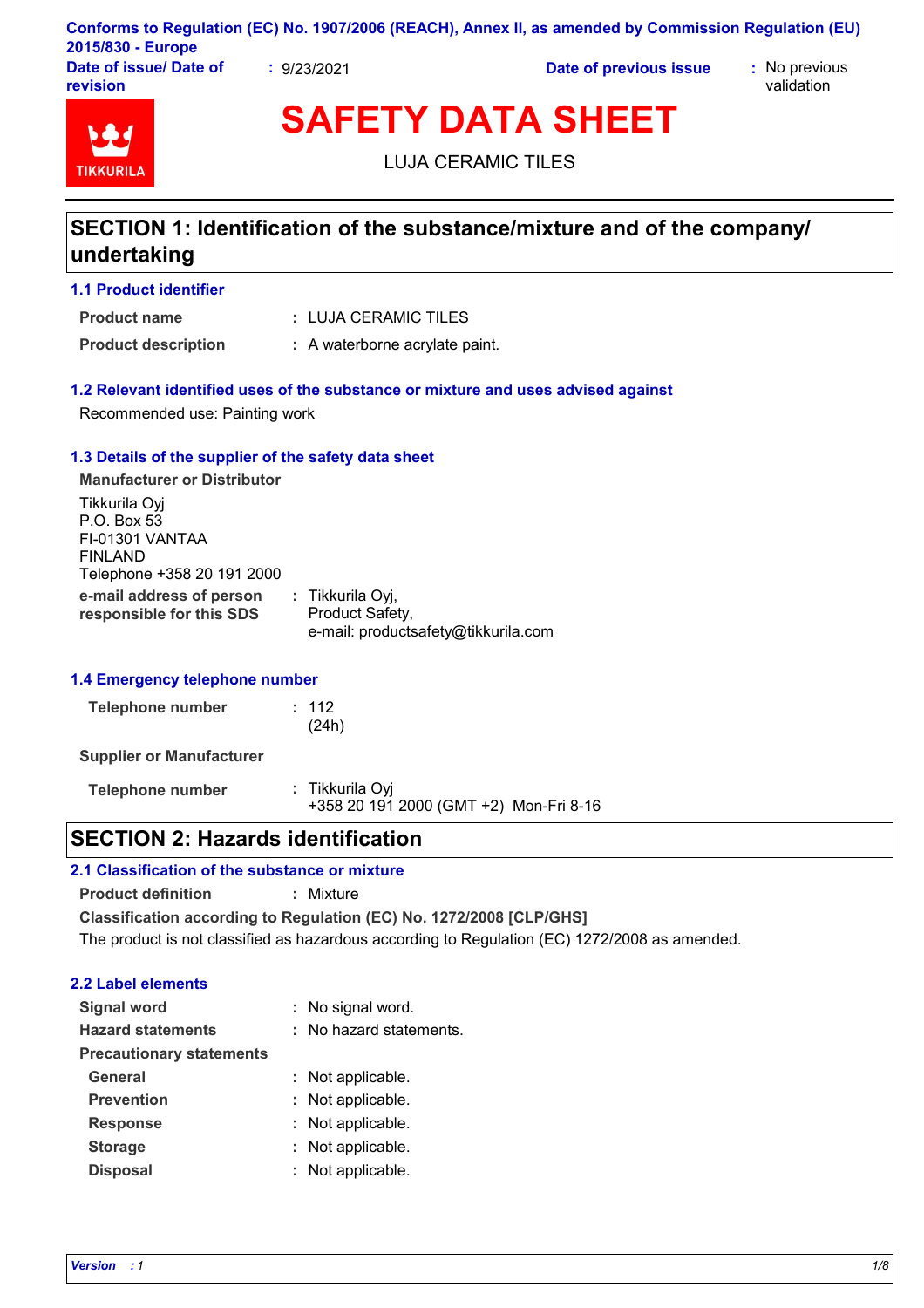| Date of issue/Date of revision        | 23.09.2021 Date of previous issue                                                                                      | No previous<br>validation. | <b>LUJA CERAMIC TILES</b>                                                          |
|---------------------------------------|------------------------------------------------------------------------------------------------------------------------|----------------------------|------------------------------------------------------------------------------------|
| <b>Supplemental label</b><br>elements | : Contains 1,2-benzisothiazol-3(2H)-one (BIT) and reaction mass of 5-chloro-2-methyl-<br>produce an allergic reaction. |                            | 2H-isothiazol-3-one and 2-methyl-2H-isothiazol-3-one (3:1) (C(M)IT/MIT (3:1)). May |
|                                       | Warning! Hazardous respirable droplets may be formed when sprayed. Do not<br>breathe spray or mist.                    |                            |                                                                                    |
| <b>Treated articles</b>               |                                                                                                                        |                            |                                                                                    |

This product contains a biocidal product for the preservation of the product during storage. Contains C(M)IT/MIT (3:1). Wear protective gloves.

#### **2.3 Other hazards**

**Other hazards which do : not result in classification** : None known.

## **SECTION 3: Composition/information on ingredients**

| <b>3.2 Mixtures</b>                                                                                                          | : Mixture                              |               |                                                                                                                                                                                                                       |              |
|------------------------------------------------------------------------------------------------------------------------------|----------------------------------------|---------------|-----------------------------------------------------------------------------------------------------------------------------------------------------------------------------------------------------------------------|--------------|
|                                                                                                                              |                                        |               | <b>Classification</b>                                                                                                                                                                                                 |              |
| <b>Product/ingredient</b><br>name                                                                                            | <b>Identifiers</b>                     | $\frac{9}{6}$ | <b>Regulation (EC) No.</b><br>1272/2008 [CLP]                                                                                                                                                                         | <b>Notes</b> |
| 1,2-benzisothiazol-3(2H)-one (BIT)                                                                                           | EC: 220-120-9<br>CAS: 2634-33-5        | < 0.05        | Acute Tox. 4, H302<br>Skin Irrit. 2, H315<br>Eye Dam. 1, H318<br>Skin Sens. 1, H317<br>Aquatic Acute 1, H400 (M=1)<br>Aquatic Chronic 2, H411                                                                         |              |
| reaction mass of 5-chloro-2-methyl-<br>2H-isothiazol-3-one and 2-methyl-<br>2H-isothiazol-3-one (3:1) (C(M)IT/<br>MIT (3:1)) | CAS: 55965-84-9<br>Index: 613-167-00-5 | < 0.001       | Acute Tox. 3, H301<br>Acute Tox. 2, H310<br>Acute Tox. 2, H330<br>Skin Corr. 1C, H314<br>Eye Dam. 1, H318<br>Skin Sens. 1A, H317<br>Aquatic Acute 1, H400 (M=100)<br>Aquatic Chronic 1, H410 (M=100)<br><b>EUH071</b> |              |
|                                                                                                                              |                                        |               | See Section 16 for the full<br>text of the H statements<br>declared above.                                                                                                                                            |              |

There are no additional ingredients present which, within the current knowledge of the supplier, are classified and contribute to the classification of the substance and hence require reporting in this section.

There are no additional ingredients present which, within the current knowledge of the supplier and in the concentrations applicable, are classified as hazardous to health or the environment, are PBTs or vPvBs or have been assigned a workplace exposure limit and hence require reporting in this section.

Occupational exposure limits, if available, are listed in Section 8.

Notes, if applicable, refer to Notes given in Annex VI of 1272/2008/EC.

## **SECTION 4: First aid measures**

## **4.1 Description of first aid measures**

| General             | : In all cases of doubt, or when symptoms persist, seek medical attention. Show this<br>safety data sheet or label to the doctor if possible.                                                        |
|---------------------|------------------------------------------------------------------------------------------------------------------------------------------------------------------------------------------------------|
| Eye contact         | : Check for and remove any contact lenses. Immediately flush eyes with plenty of<br>lukewarm water, keeping eyelids open. Continue to rinse for at least 15 minutes.                                 |
| <b>Inhalation</b>   | : Remove to fresh air.                                                                                                                                                                               |
| <b>Skin contact</b> | : Wash skin thoroughly with soap and water or use recognized skin cleanser. Do<br>NOT use solvents or thinners.                                                                                      |
| Ingestion           | : If accidentally swallowed rinse the mouth with plenty of water (only if the person is<br>conscious). If significant amounts have been swallowed or if symptoms persist,<br>seek medical attention. |

#### **4.2 Most important symptoms and effects, both acute and delayed**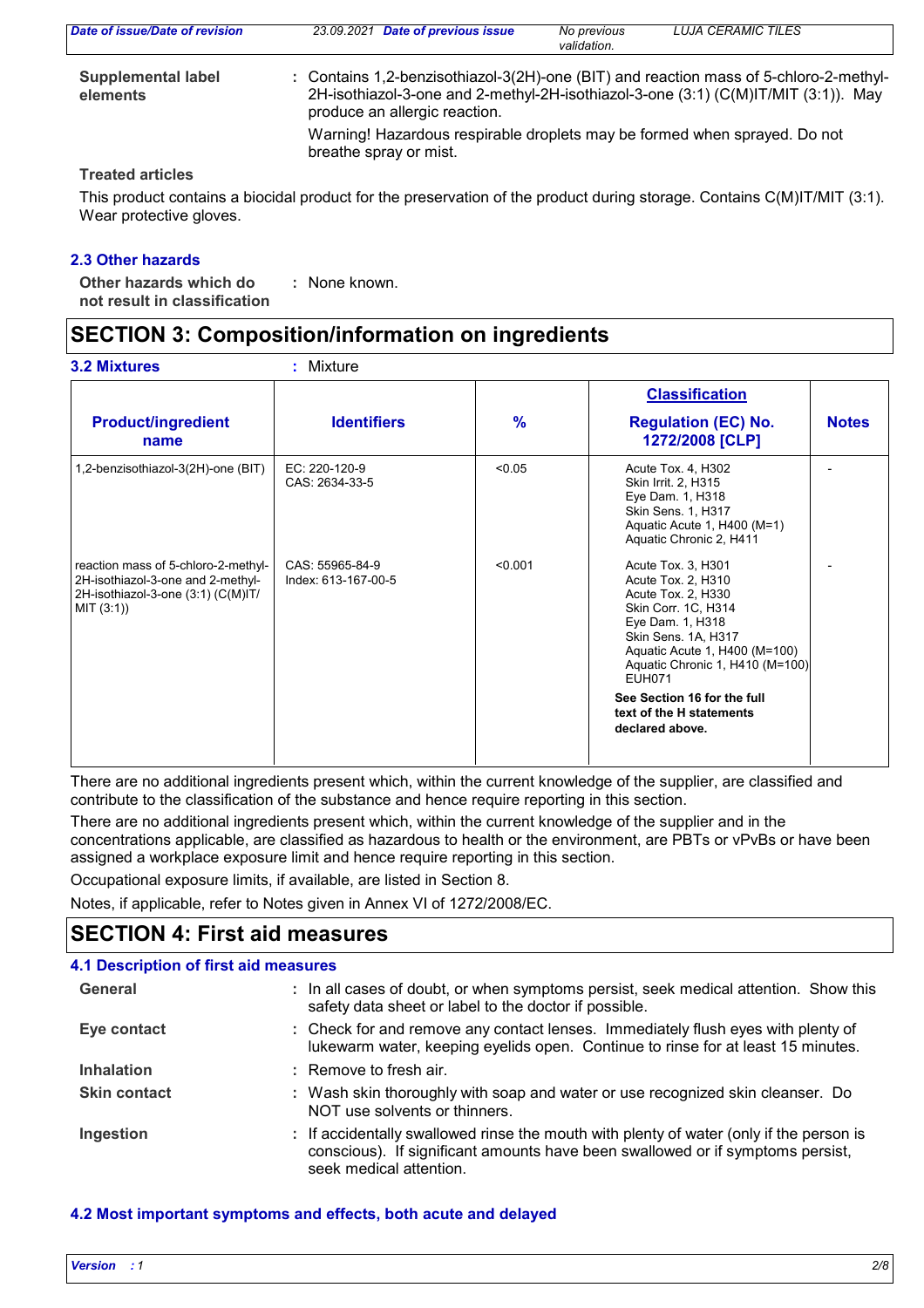| Date of issue/Date of revision | 23.09.2021 Date of previous issue | No previous | <b>LUJA CERAMIC TILES</b> |
|--------------------------------|-----------------------------------|-------------|---------------------------|
|                                |                                   | validation. |                           |

See Section 11 for more detailed information on health effects and symptoms.

Contains:

1,2-benzisothiazol-3(2H)-one (BIT)

reaction mass of 5-chloro-2-methyl-2H-isothiazol-3-one and 2-methyl-2H-isothiazol-3-one (3:1) (C(M)IT/MIT (3:1)) May produce an allergic reaction.

#### **4.3 Indication of any immediate medical attention and special treatment needed**

None.

| 5.1 Extinguishing media                |                                                                                                                                              |
|----------------------------------------|----------------------------------------------------------------------------------------------------------------------------------------------|
| <b>Suitable extinguishing</b><br>media | : Use an extinguishing agent suitable for the surrounding fire. Recommended:<br>Alcohol resistant foam, $CO2$ , powders or water spray/mist. |
| Unsuitable extinguishing<br>media      | : Do not use a direct water jet that could spread the fire.                                                                                  |
|                                        | 5.2 Special hazards arising from the substance or mixture                                                                                    |

| <b>Hazards from the</b><br>substance or mixture | : This product is not classified as flammable. Fire will produce dense black smoke.<br>Exposure to decomposition products may cause a health hazard.          |  |
|-------------------------------------------------|---------------------------------------------------------------------------------------------------------------------------------------------------------------|--|
| <b>Hazardous combustion</b><br>products         | : When exposed to high temperatures, hazardous decomposition products may be<br>produced, such as carbon monoxide and dioxide, smoke, oxides of nitrogen etc. |  |

#### **5.3 Advice for firefighters**

| Special protective actions<br>for fire-fighters          | Use water spray to keep fire-exposed containers cool. Do not release runoff from<br>fire to drains or watercourses. |
|----------------------------------------------------------|---------------------------------------------------------------------------------------------------------------------|
| <b>Special protective</b><br>equipment for fire-fighters | : Appropriate breathing apparatus may be required.                                                                  |

## **SECTION 6: Accidental release measures**

| <b>6.1 Personal precautions,</b><br>protective equipment and<br>emergency procedures | : Refer to protective measures listed in sections 7 and 8.                                                                                                                                                                                                               |
|--------------------------------------------------------------------------------------|--------------------------------------------------------------------------------------------------------------------------------------------------------------------------------------------------------------------------------------------------------------------------|
| <b>6.2 Environmental</b><br>precautions                                              | : Do not allow to enter drains, water courses or soil.                                                                                                                                                                                                                   |
| 6.3 Methods and materials<br>for containment and<br>cleaning up                      | : Contain and collect spillage with non-combustible, absorbent material e.g. sand,<br>earth, vermiculite or diatomaceous earth and place in container for disposal<br>according to local regulations. Preferably clean with water or detergent. Avoid using<br>solvents. |
| 6.4 Reference to other<br><b>sections</b>                                            | : See Section 1 for emergency contact information.<br>See Section 13 for additional waste treatment information.                                                                                                                                                         |

## **SECTION 7: Handling and storage**

**7.1 Precautions for safe handling** Skin contact with the product and exposure to spray mist and vapor should be **:** avoided. Avoid contact with skin and eyes. Avoid inhalation of dust from sanding. See Section 8 for information on appropriate personal protective equipment. Eating, drinking and smoking should be prohibited in areas where this material is handled and stored. Wash hands before breaks and immediately after handling the product.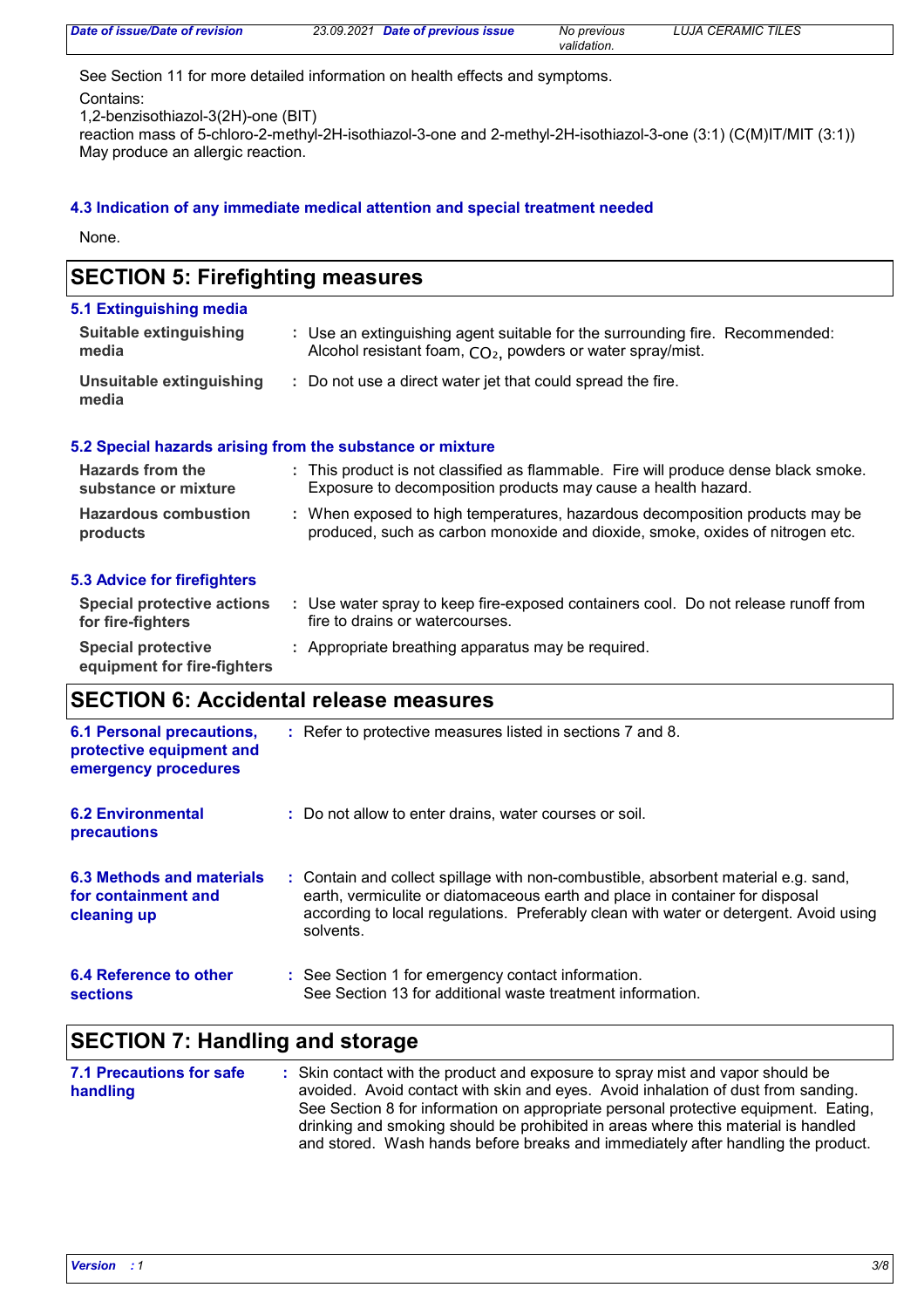| Date of issue/Date of revision                                                | 23.09.2021 Date of previous issue                                                                                                                                                                                                                                                                                                                                                                                                              | No previous<br>validation. | <b>LUJA CERAMIC TILES</b> |
|-------------------------------------------------------------------------------|------------------------------------------------------------------------------------------------------------------------------------------------------------------------------------------------------------------------------------------------------------------------------------------------------------------------------------------------------------------------------------------------------------------------------------------------|----------------------------|---------------------------|
| <b>7.2 Conditions for safe</b><br>storage, including any<br>incompatibilities | : Store in original container protected from direct sunlight in a dry, cool and well-<br>ventilated area, away from incompatible materials (see Section 10) and food and<br>drink. Keep container tightly closed. Containers that have been opened must be<br>carefully resealed and kept upright to prevent leakage. Recommended storage<br>temperature is +5°C +25°C. Do not allow to freeze. Store in accordance with local<br>regulations. |                            |                           |
| 7.3 Specific end use(s)                                                       | : None.                                                                                                                                                                                                                                                                                                                                                                                                                                        |                            |                           |

## **SECTION 8: Exposure controls/personal protection**

#### **8.1 Control parameters**

No exposure limit value known. **Occupational exposure limits**

**Recommended monitoring**  If this product contains ingredients with exposure limits, personal, workplace **: procedures** atmosphere or biological monitoring may be required to determine the effectiveness of the ventilation or other control measures and/or the necessity to use respiratory protective equipment.

**DNELs/DMELs**

No DNELs/DMELs available.

**PNECs**

No PNECs available.

#### **8.2 Exposure controls**

#### **Appropriate engineering controls**

Provide adequate ventilation. Comply with the health and safety at work laws.

#### **Individual protection measures**

| <b>Eye/face protection</b>    | : Safety eyewear should be used when there is a likelihood of exposure. Use safety<br>eyewear (EN166), especially during spray-application.                                                                                                                                                                                                                                                |
|-------------------------------|--------------------------------------------------------------------------------------------------------------------------------------------------------------------------------------------------------------------------------------------------------------------------------------------------------------------------------------------------------------------------------------------|
| <b>Hand protection</b>        | : Wear protective gloves. Gloves should be replaced regularly and if there is any<br>sign of damage to the glove material. The instructions and information provided by<br>the glove manufacturer on use, storage, maintenance and replacement must be<br>followed.<br>Recommended glove material (EN374):<br>> 8 hours (breakthrough time): nitrile rubber<br>Not recommended: PVA gloves |
| <b>Skin protection</b>        | : Wear appropriate personal protective clothing to prevent skin contact.                                                                                                                                                                                                                                                                                                                   |
| <b>Respiratory protection</b> | : If ventilation during spray-application is inadequate, use respirators with<br>combination filter AP, gas/dust filter (EN405:2001). Wear a respirator with type P2<br>filter during sanding (EN149:2001). Be sure to use an approved/certified respirator<br>or equivalent. Check that mask fits tightly and change filter regularly.                                                    |

## **SECTION 9: Physical and chemical properties**

| 9.1 Information on basic physical and chemical properties |                                                          |
|-----------------------------------------------------------|----------------------------------------------------------|
| Appearance                                                |                                                          |
| <b>Physical state</b>                                     | : Liquid.                                                |
| Color                                                     | : Various                                                |
| Odor                                                      | $:$ Mild.                                                |
| <b>Odor threshold</b>                                     | : Not relevant for the hazard assessment of the product. |
| рH                                                        | $: 7$ to 9                                               |
| Melting point/freezing point                              | $: 0^{\circ}$ C (water)                                  |
| Initial boiling point and<br>boiling range                | $: 100^{\circ}$ C (water)                                |
| <b>Flash point</b>                                        | : Not available.                                         |
| <b>Evaporation rate</b>                                   | : Not relevant due to the nature of the product.         |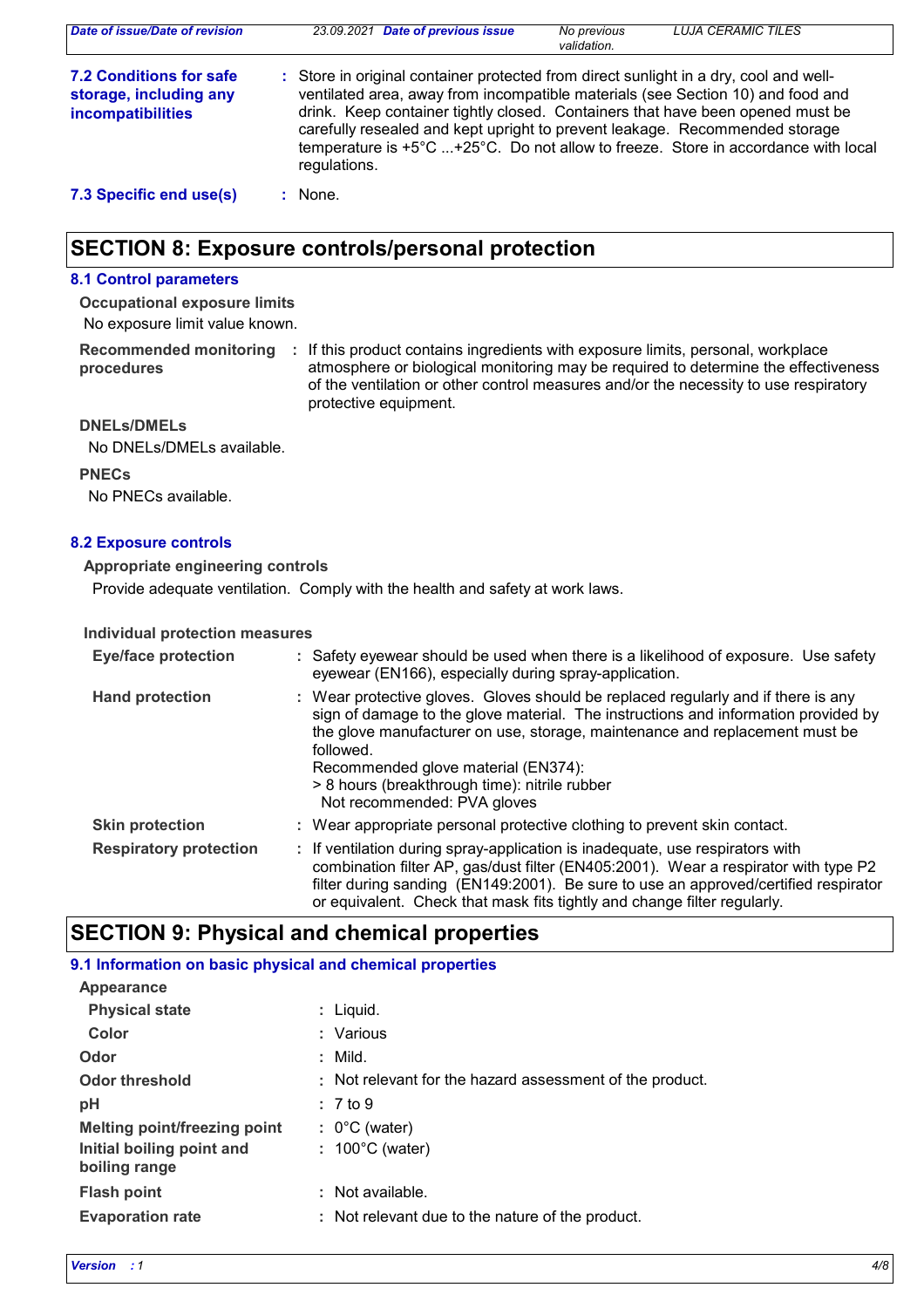| Date of issue/Date of revision                  | 23.09.2021 Date of previous issue<br><b>LUJA CERAMIC TILES</b><br>No previous<br>validation. |
|-------------------------------------------------|----------------------------------------------------------------------------------------------|
| <b>Flammability (solid, gas)</b>                | : Not applicable. Product is a liquid.                                                       |
| Upper/lower flammability or<br>explosive limits | : No flammable ingredients present.                                                          |
| Vapor pressure                                  | : 3.2 kPa [room temperature] (water)                                                         |
| <b>Vapor density</b>                            | : Not relevant for the hazard assessment of the product.                                     |
| <b>Density</b>                                  | : 1.1 to 1.2 g/cm <sup>3</sup>                                                               |
| Solubility(ies)                                 | : Miscible in water.                                                                         |
| Partition coefficient: n-octanol/:<br>water     | Not applicable.                                                                              |
| <b>Auto-ignition temperature</b>                | : Not relevant due to the nature of the product.                                             |
| <b>Decomposition temperature</b>                | : Not relevant for the hazard assessment of the product.                                     |
| <b>Viscosity</b>                                | : Not relevant for the hazard assessment of the product.                                     |
| <b>Explosive properties</b>                     | : No explosive ingredients present.                                                          |
| <b>Oxidizing properties</b>                     | : No oxidizing ingredients present.                                                          |
| <b>Particle characteristics</b>                 |                                                                                              |
| <b>Median particle size</b>                     | : Not applicable.                                                                            |
| 9.2 Other information                           |                                                                                              |
| No additional information.                      |                                                                                              |

| <b>SECTION 10: Stability and reactivity</b>     |                                                                                                                                                               |
|-------------------------------------------------|---------------------------------------------------------------------------------------------------------------------------------------------------------------|
| <b>10.1 Reactivity</b>                          | $\therefore$ See Section 10.5.                                                                                                                                |
| <b>10.2 Chemical stability</b>                  | : Stable under recommended storage and handling conditions (see Section 7).                                                                                   |
| 10.3 Possibility of<br>hazardous reactions      | : Under normal conditions of storage and use, hazardous reactions will not occur.                                                                             |
| <b>10.4 Conditions to avoid</b>                 | : Avoid extreme heat and freezing.                                                                                                                            |
| 10.5 Incompatible materials                     | : Keep away from the following materials to prevent strong exothermic reactions:<br>oxidizing agents<br>strong acids<br>strong alkalis                        |
| <b>10.6 Hazardous</b><br>decomposition products | : When exposed to high temperatures, hazardous decomposition products may be<br>produced, such as carbon monoxide and dioxide, smoke, oxides of nitrogen etc. |

## **SECTION 11: Toxicological information**

#### **11.1 Information on toxicological effects**

There is no testdata available on the product itself.

The product is not classified as hazardous according to Regulation (EC) 1272/2008 as amended.

Long term exposure to spray mist may produce respiratory tract irritation. Prolonged or repeated contact can defat the skin and lead to irritation, cracking and/or dermatitis.

**Acute toxicity Mutagenicity Irritation/Corrosion Sensitization** Not classified. Not classified. Not classified. The product contains sensitizing substances mentioned in sections 2 and 3.

Not classified.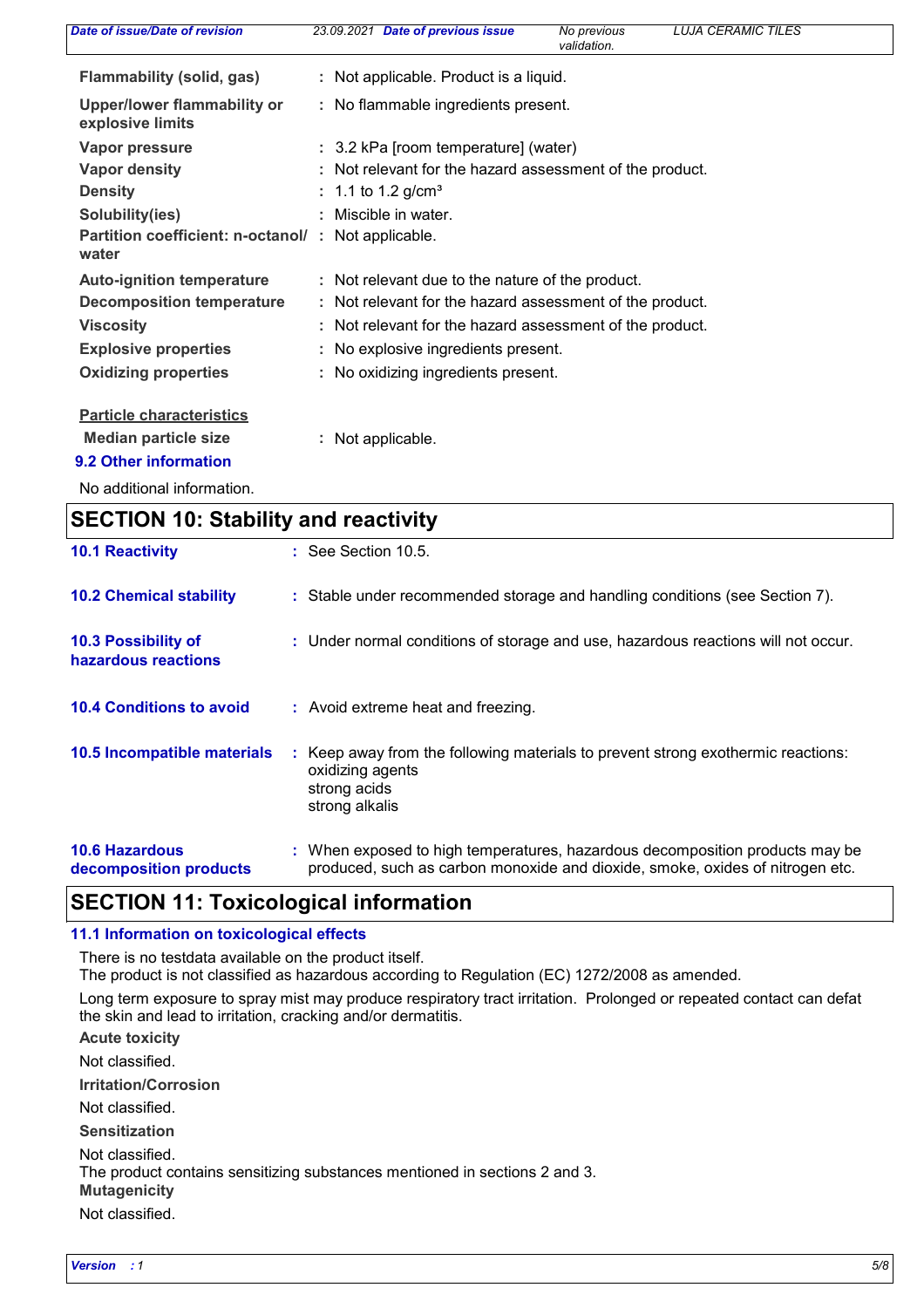*validation.*

| Carcinogenicity                                    |
|----------------------------------------------------|
| Not classified.                                    |
| <b>Reproductive toxicity</b>                       |
| Not classified.                                    |
| <b>Teratogenicity</b>                              |
| Not classified.                                    |
| Specific target organ toxicity (single exposure)   |
| Not classified.                                    |
| Specific target organ toxicity (repeated exposure) |
| Not classified.                                    |
| <b>Aspiration hazard</b>                           |
| Not classified.                                    |

## **SECTION 12: Ecological information**

Ecological testing has not been conducted on this product. Do not allow to enter drains, water courses or soil.

The product is not classified as environmentally hazardous according to Regulation (EC) 1272/2008.

#### **12.1 Toxicity**

| <b>Product/ingredient name</b>                                 | <b>Result</b>        | <b>Species</b>               | <b>Exposure</b> |
|----------------------------------------------------------------|----------------------|------------------------------|-----------------|
| 1,2-benzisothiazol-3(2H)-<br>Acute EC50 0.36 mg/l<br>one (BIT) |                      | Algae - Skeletonema costatum | 72 hours        |
|                                                                | Acute LC50 0.74 mg/l | Fish                         | 96 hours        |

#### **12.2 Persistence and degradability**

| <b>Product/ingredient name</b>                                                                                                        | <b>Aquatic half-life</b> | <b>Photolysis</b> | <b>Biodegradability</b> |
|---------------------------------------------------------------------------------------------------------------------------------------|--------------------------|-------------------|-------------------------|
| reaction mass of 5-chloro-<br>2-methyl-2H-isothiazol-<br>3-one and 2-methyl-2H-<br>$ $ isothiazol-3-one $(3:1)$ (C(M)<br>IT/MIT (3:1) |                          |                   | Readily                 |

**12.3 Bioaccumulative potential :** No specific data.

### **12.4 Mobility in soil**

| Soil/water partition<br>coefficient (Koc) | : Not available. |
|-------------------------------------------|------------------|
| <b>Mobility</b>                           | : Not available. |

#### **12.5 Results of PBT and vPvB assessment**

This mixture does not contain any substances that are assessed to be a PBT or a vPvB.

#### **12.6 Other adverse effects :**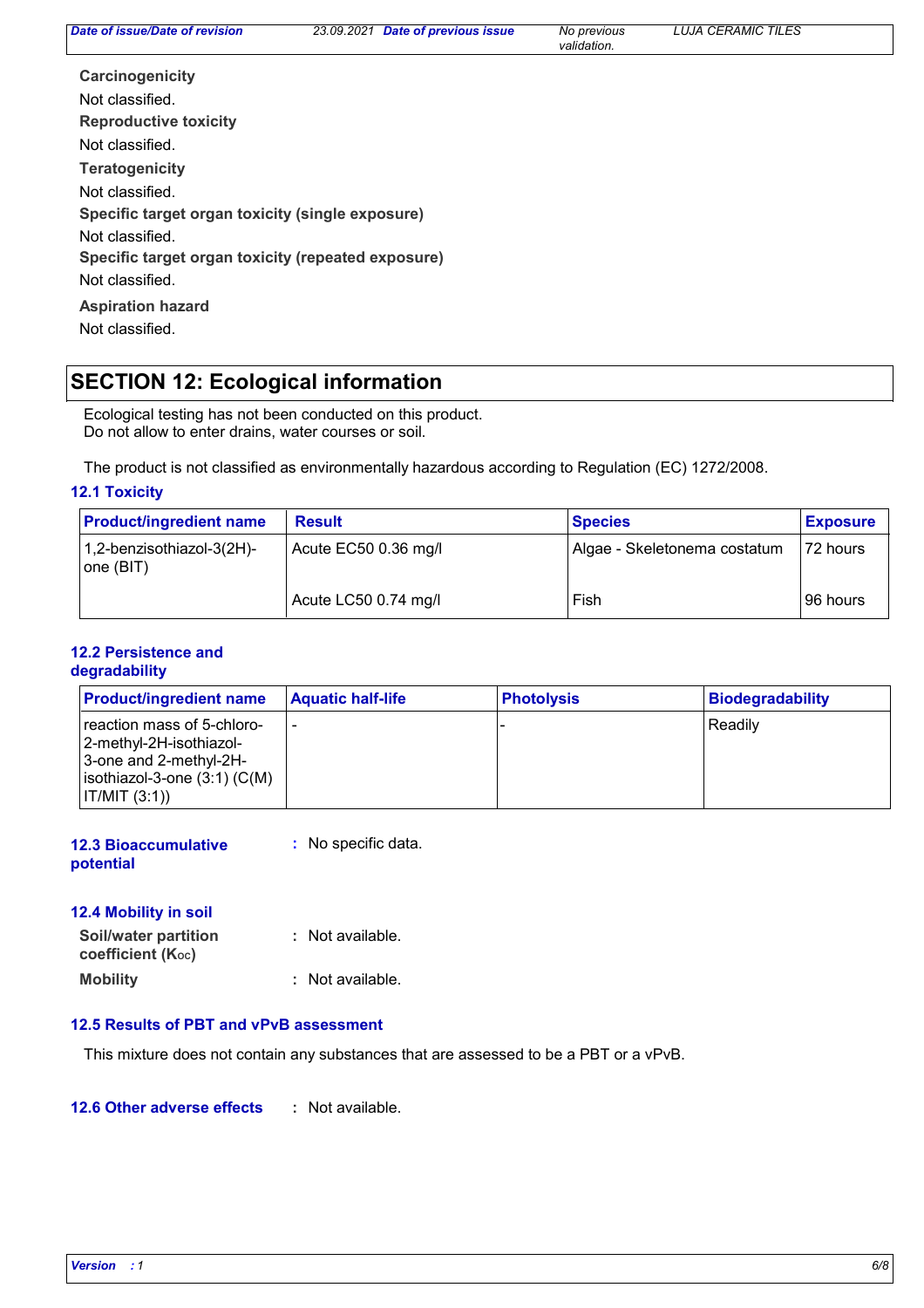*validation.*

## **SECTION 13: Disposal considerations**

#### **13.1 Waste treatment methods**

**Product**

```
Methods of disposal :
```
Remove as much product as possible from the tools before cleaning. Liquid residue must not be emptied into drains or sewage system, but handled in accordance with national regulations. Product residues should be left at special companies which have permission for gathering this kind of wastes.

**European waste catalogue (EWC)**

| Waste code | <b>Waste designation</b>                                       |
|------------|----------------------------------------------------------------|
| 080112     | waste paint and varnish other than those mentioned in 08 01 11 |

If this product is mixed with other wastes, the original waste product code may no longer apply and the appropriate code should be assigned. For further information, contact your local waste authority.

#### **Packaging**

| <b>Methods of disposal</b> | : Empty packaging should be recycled or disposed of in accordance with national |
|----------------------------|---------------------------------------------------------------------------------|
|                            | regulations.                                                                    |

**Special precautions :** No additional information.

## **SECTION 14: Transport information**

This product is not regulated for carriage according to ADR/RID, IMDG, IATA.

|                                           | <b>ADR/RID</b> | <b>IMDG</b>    | <b>IATA</b>    |
|-------------------------------------------|----------------|----------------|----------------|
| 14.1 UN number                            | Not regulated. | Not regulated. | Not regulated. |
| 14.2 UN proper<br>shipping name           | -              |                |                |
| <b>14.3 Transport</b><br>hazard class(es) | $\blacksquare$ |                |                |
| 14.4 Packing<br>group                     |                |                |                |
| 14.5<br><b>Environmental</b><br>hazards   | No.            | No.            | No.            |

#### **14.6 Special precautions for Transport within user's premises:** always transport in closed containers that are **: user** upright and secure. Ensure that persons transporting the product know what to do in the event of an accident or spillage.

#### **14.7 Transport in bulk according to IMO instruments**

## **SECTION 15: Regulatory information**

|                                          | 15.1 Safety, health and environmental regulations/legislation specific for the substance or mixture |
|------------------------------------------|-----------------------------------------------------------------------------------------------------|
| EU Regulation (EC) No. 1907/2006 (REACH) |                                                                                                     |
| <b>Other EU regulations</b>              |                                                                                                     |
| Europe inventory : Not determined.       |                                                                                                     |
| <b>Persistent Organic Pollutants</b>     |                                                                                                     |
| Not listed.                              |                                                                                                     |
|                                          |                                                                                                     |

**VOC Directive :** This product is in scope of Directive 2004/42/CE.

**:** Not available.